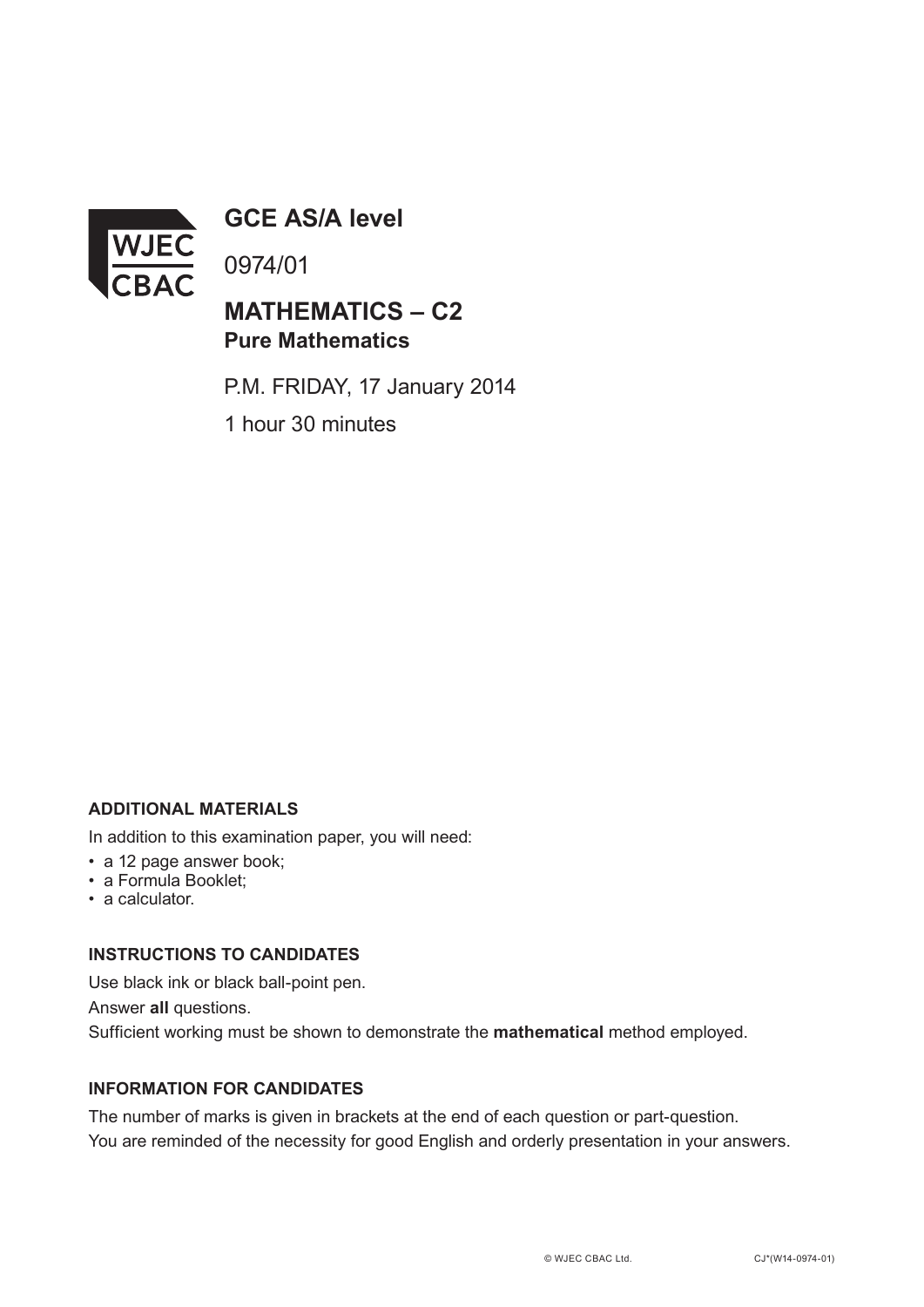**1.** Use the Trapezium Rule with five ordinates to find an approximate value for the integral

$$
\int_2^4 \sqrt{1 + \frac{6}{x}} \, \mathrm{d}x.
$$

Show your working and give your answer correct to three decimal places. [4]

**2.** *(a)* Find all values of  $\theta$  in the range  $0^{\circ} \le \theta \le 360^{\circ}$  satisfying

$$
8\cos^2\theta - 7\sin^2\theta = 4\cos\theta - 3.
$$
 [6]

- *(b)* The angles *X*, *Y* and *Z* are the three angles of a triangle. Given that tan*X* = –2·246 and that  $tan(Y - Z) = 0.364$ , find the values of *X*, *Y* and *Z*. Give each angle correct to the nearest degree. [4]
- **3.** *(a)* The sum of the third and eighth terms of an arithmetic series is zero. The sum of the fifth, seventh and tenth terms of the series is 22. Find the first term and the common difference of the series. [4]
	- *(b)* The first term of another arithmetic series is 9 and the common difference is 2. The sum of the first 2*n* terms of this arithmetic series is 3 times the sum of the first *n* terms of the series. Find the value of *n*.
- **4.** *(a)* A geometric series has first term *a* and common ratio *r*. Prove that the sum of the first *n* terms is given by

$$
S_n = \frac{a(1 - r^n)}{1 - r}.
$$

- *(b)* The fourth term of a geometric series is –108 and the seventh term is 4.
	- (i) Find the common ratio of the series.
	- (ii) Find the sum to infinity of the series. [6]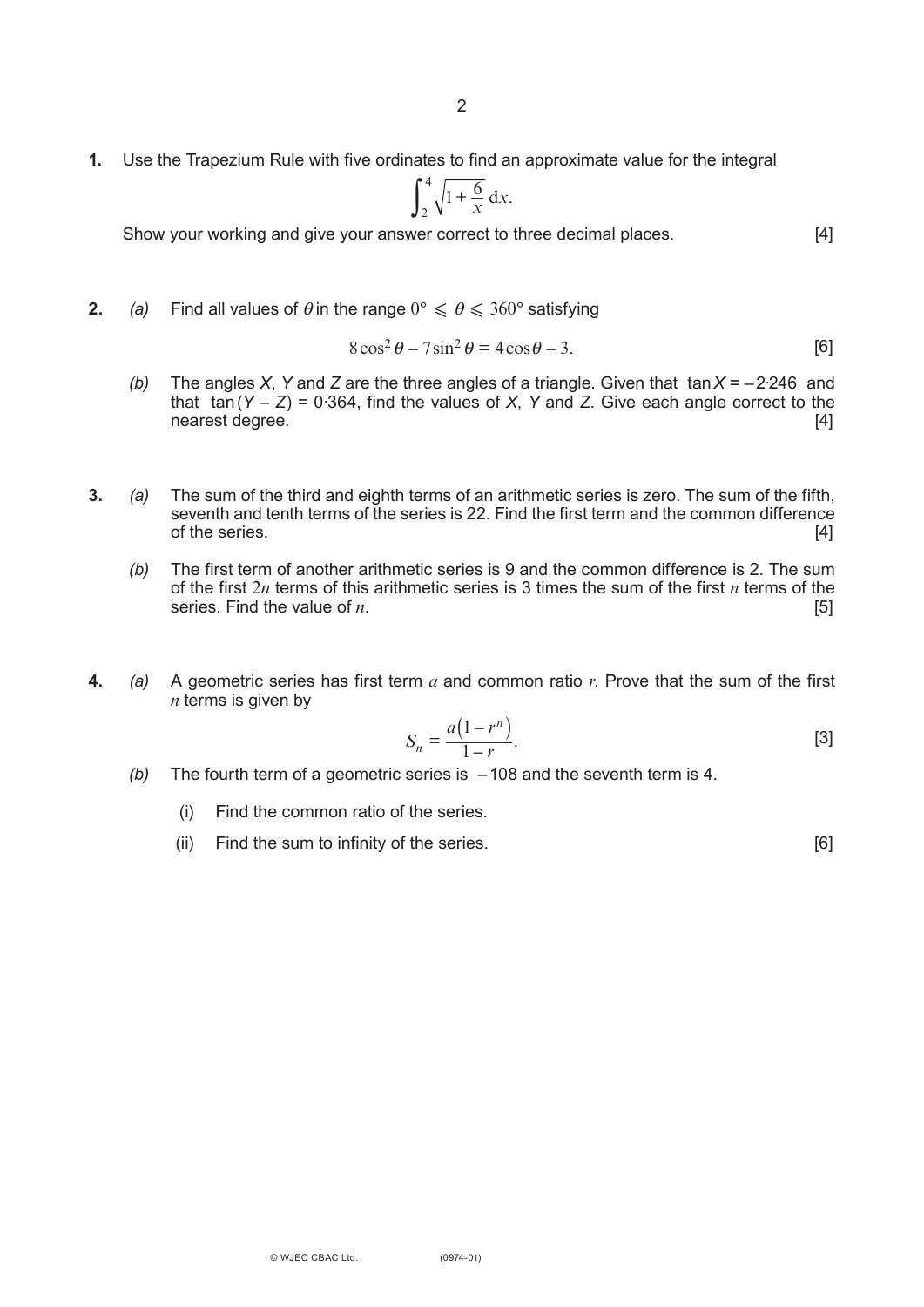**5.** The diagram below shows a sketch of the triangle *ABC* with *AB* = 5 cm and *AC* = 6cm*.* The point *D* is on  $\overline{BC}$  such that  $BD = 3$  cm,  $DC = 1$  cm and  $AD = x$  cm.



- *(a)* (i) By applying the cosine rule in each of the triangles *ADB* and *ADC*, show that  $\cos A\hat{D}B = \frac{x^2 - 16}{6}$  and find a similar expression for  $\cos A\hat{D}C$ . *x*  $^{2}-16$ 6  $\hat{D}B = \frac{x^2 - 16}{2}$  and find a similar expression for cos  $\hat{A} \hat{D}$
- (ii) Noting that *ADB* and *ADC* are angles on a straight line, use the expressions derived in part (i) to write down an equation satisfied by *x*. Hence show that  $x = 5.5$ . [6]  $\sum_{n=1}^{\infty}$ 
	- *(b)* Find the area of triangle *ADB*. Give your answer correct to two decimal places. [3]

**6.** (a) Find 
$$
\int \left(\frac{5}{x^3} - 2x^{\frac{1}{3}} - 4\right) dx
$$
. [3]

(b) The diagram below shows a sketch of the curve with equation  $y = 3x^2 - \frac{1}{4}x^3$ .  $x^2 - \frac{1}{4}x^3$ 

The shaded region is bounded by the curve, the *x*-axis and the lines  $x = 2$ ,  $x = 6$ . Find the area of this shaded region. The state of the shaded region.



© WJEC CBAC Ltd.

(0974-01)